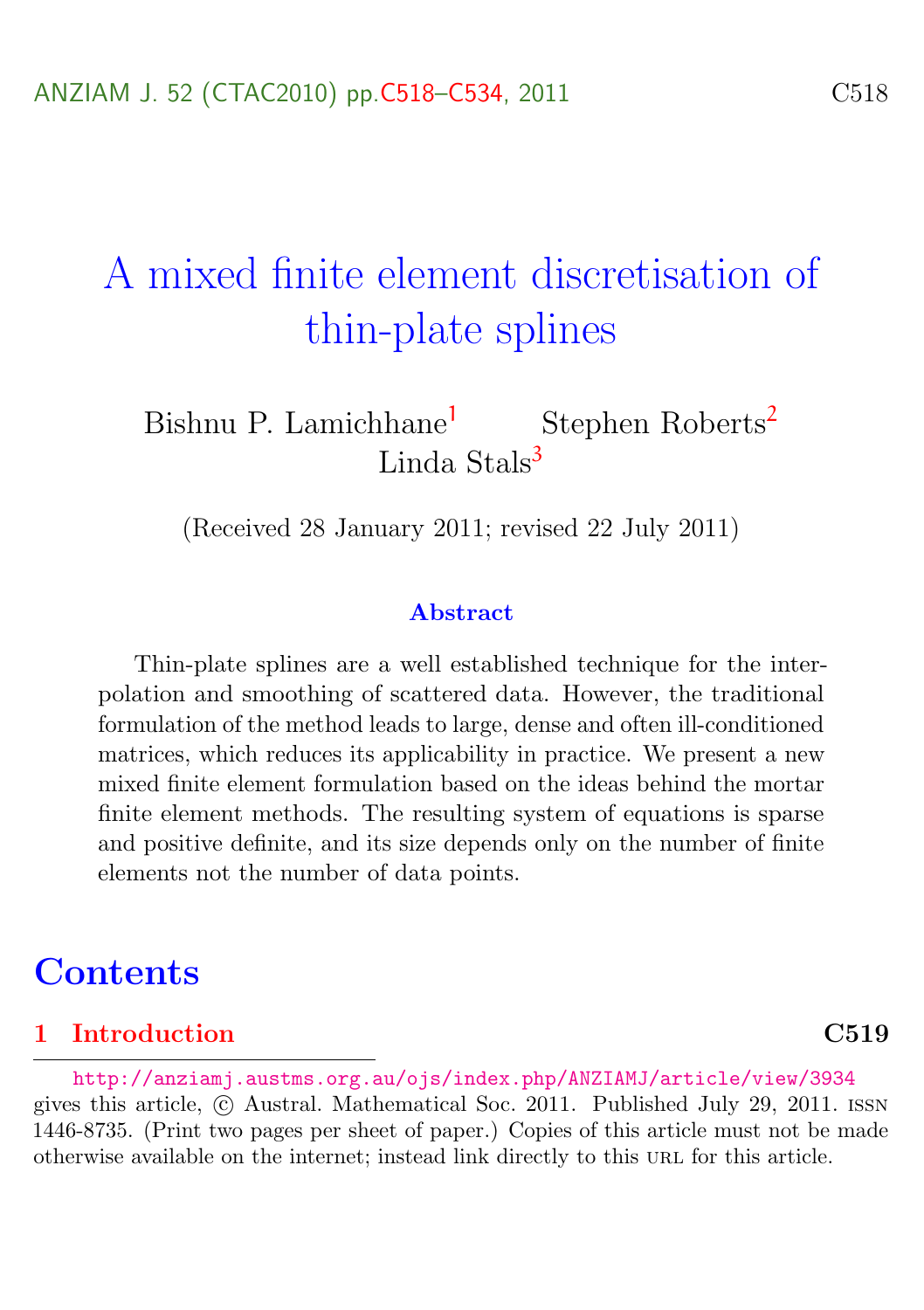| <b>References</b>                                |                                      |  |  |  |
|--------------------------------------------------|--------------------------------------|--|--|--|
| 5.2                                              | C <sub>528</sub><br>C <sub>529</sub> |  |  |  |
| <b>5</b> Numerical examples                      | <b>C526</b>                          |  |  |  |
| 4 Algebraic formulation and construction of $Mh$ |                                      |  |  |  |
| 3 Positive definite formulation                  |                                      |  |  |  |
| 2 Discrete setting                               | C521                                 |  |  |  |
| 1 Introduction                                   | C519                                 |  |  |  |

### <span id="page-1-0"></span>1 Introduction

Let  $\Omega \subset \mathbb{R}^d$  with  $d \in \{2,3\}$  be a closed and bounded region and take  $H^2(\Omega) = \{ u \in L^2(\Omega), \nabla u \in [L^2(\Omega)]^d, \nabla \nabla u \in [L^2(\Omega)]^{d \times d} \}.$  Given a set  $\mathcal{G} = {\mathbf{x}_i}_{i=0}^N$  of scattered points in  $\Omega$  and a set  ${z_i}_{i=0}^N$  of values, the traditional formulation of a thin-plate spline is a smooth function  $\mathfrak{u} : \Omega \to \mathbb{R}$  that minimises the functional

<span id="page-1-1"></span>
$$
\frac{1}{N} \sum_{i=0}^{N} \left[ u(x_i) - z_i \right]^2 + \alpha \int_{\Omega} \sum_{|\nu|=2} {2 \choose \nu} \left( D^{\nu} u \right)^2 dx \tag{1}
$$

over the function space  $H^2(\Omega)$ , where  $\mathbf{v} = (\mathbf{v}_1, \dots, \mathbf{v}_d) \in \mathbb{N}_0^d$  is a d-dimensional vector used for multi-index notation. Note that  $|\mathbf{v}| = \sum_{i=1}^{d} \mathbf{v}_i$  and

$$
\binom{2}{\nu} = \frac{2}{\nu_1! \nu_2! \cdots \nu_d!}.
$$

Further,  $D^{\nu}u$  denotes the usual partial derivative

$$
\left(\frac{\partial}{\partial x_1}\right)^{\nu_1}\cdots\left(\frac{\partial}{\partial x_d}\right)^{\nu_d}u\,,
$$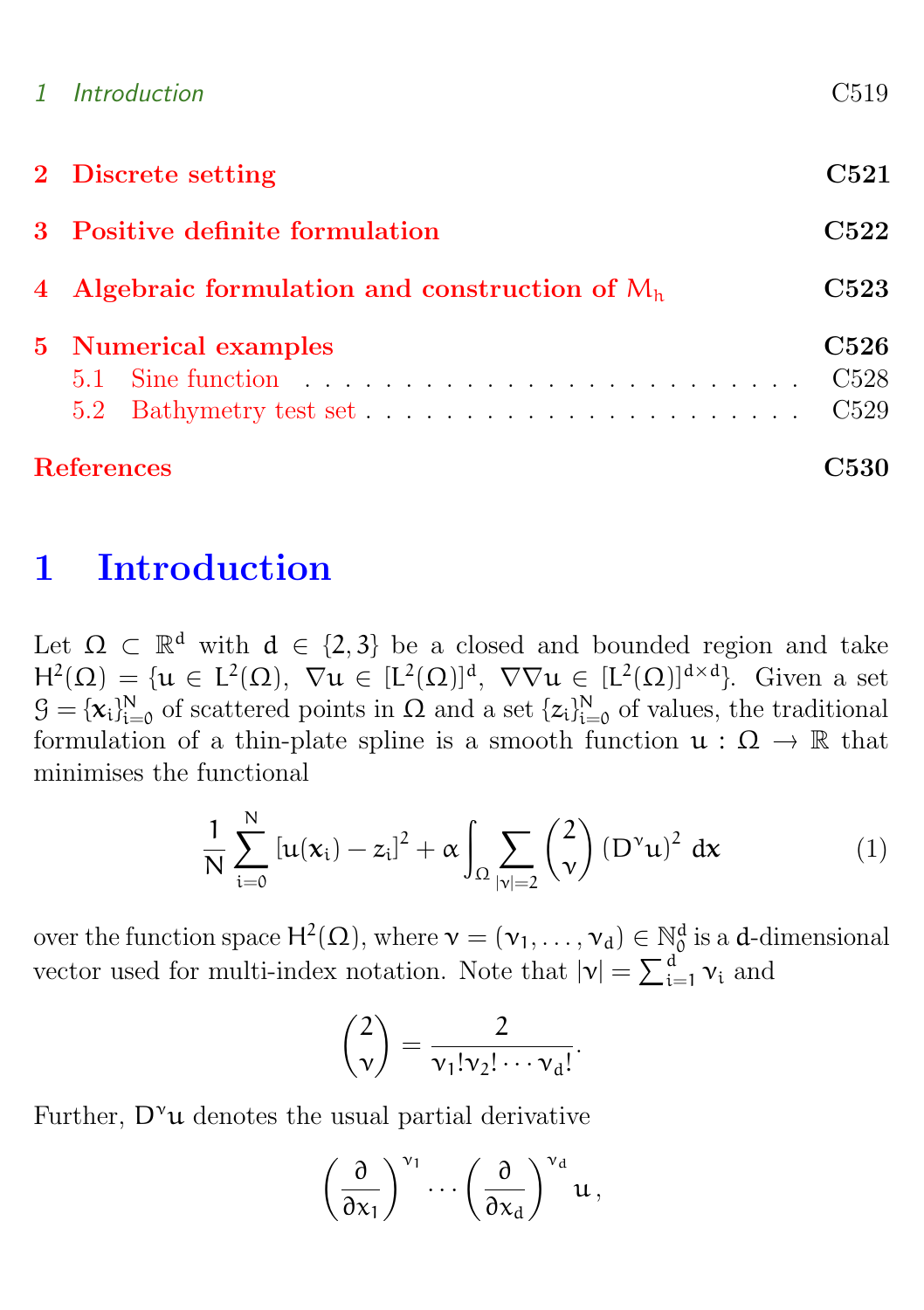#### <span id="page-2-0"></span>1 Introduction C520

and  $\alpha$  is a positive constant. Two influential articles on the topic are by Duchon [\[6\]](#page-13-0) and Wahba [\[16\]](#page-16-3).

Small values of  $\alpha$  result in an interpolation that closely follows the data, but may be sensitive to errors in the data; large values of  $\alpha$  result in a smooth fit that may not adequately represent the data. Techniques such as generalised cross validation find an appropriate choice of  $\alpha$ . See, for example, articles by Hutchinson [\[8\]](#page-14-0) and the book by Wahba [\[16\]](#page-16-3).

Thin-plate splines exhibit many favourable mathematical properties, but the traditional formulation is computationally expensive. So, our main goal is to find an efficient discretisation technique for the minimisation of the functional  $(1)$ . The obvious approach is to use a  $H^2$ -conforming finite element space, but the resulting linear system is difficult to solve as it is ill-conditioned and based on large stencils. Therefore, we aim at replacing the second order derivative in the thin-plate spline formulation with a first order derivative by using a  $H^1$ -conforming finite element method. This idea has been exploited to solve the biharmonic equation and to discretise the thin-plate spline [\[3,](#page-12-1) [4,](#page-13-1) [5,](#page-13-2) [7,](#page-14-1) [9,](#page-15-0) [11,](#page-15-1) [12,](#page-15-2) [13,](#page-15-3) [15\]](#page-15-4).

Our new formulation is obtained by introducing an auxiliary variable  $\sigma = \nabla u$ such that the minimisation problem  $(1)$  is rewritten as  $[3, 9]$  $[3, 9]$  $[3, 9]$ 

$$
\min_{\substack{(u,\sigma)\in V\\ \sigma=\nabla u}}\left\{\frac{1}{N}\sum_{i=0}^{N}\left[u(x_{i})-z_{i}\right]^{2}+\alpha\|\nabla\sigma\|_{L^{2}(\Omega)}^{2}\right\},\qquad(2)
$$

where  $V = H^{1}(\Omega) \times [H^{1}(\Omega)]^{d}$ . The  $\sigma$  variable acts like the gradient of the data **u**. Since we cannot satisfy the constraint  $\sigma = \nabla u$  exactly in the discrete setting, we introduce a variational equation for this constraint using a Lagrange multiplier space. This leads us to a saddle point problem that has three unknowns: the smoother  $\mu$ , the gradient of the smoother  $\sigma$ , and the Lagrange multiplier  $\Phi$ . It is advantageous if our formulation is such that the auxiliary variables (the gradient of the smoother  $\sigma$  and the Lagrange multiplier  $\phi$ ) can easily be eliminated from the system. This is accomplished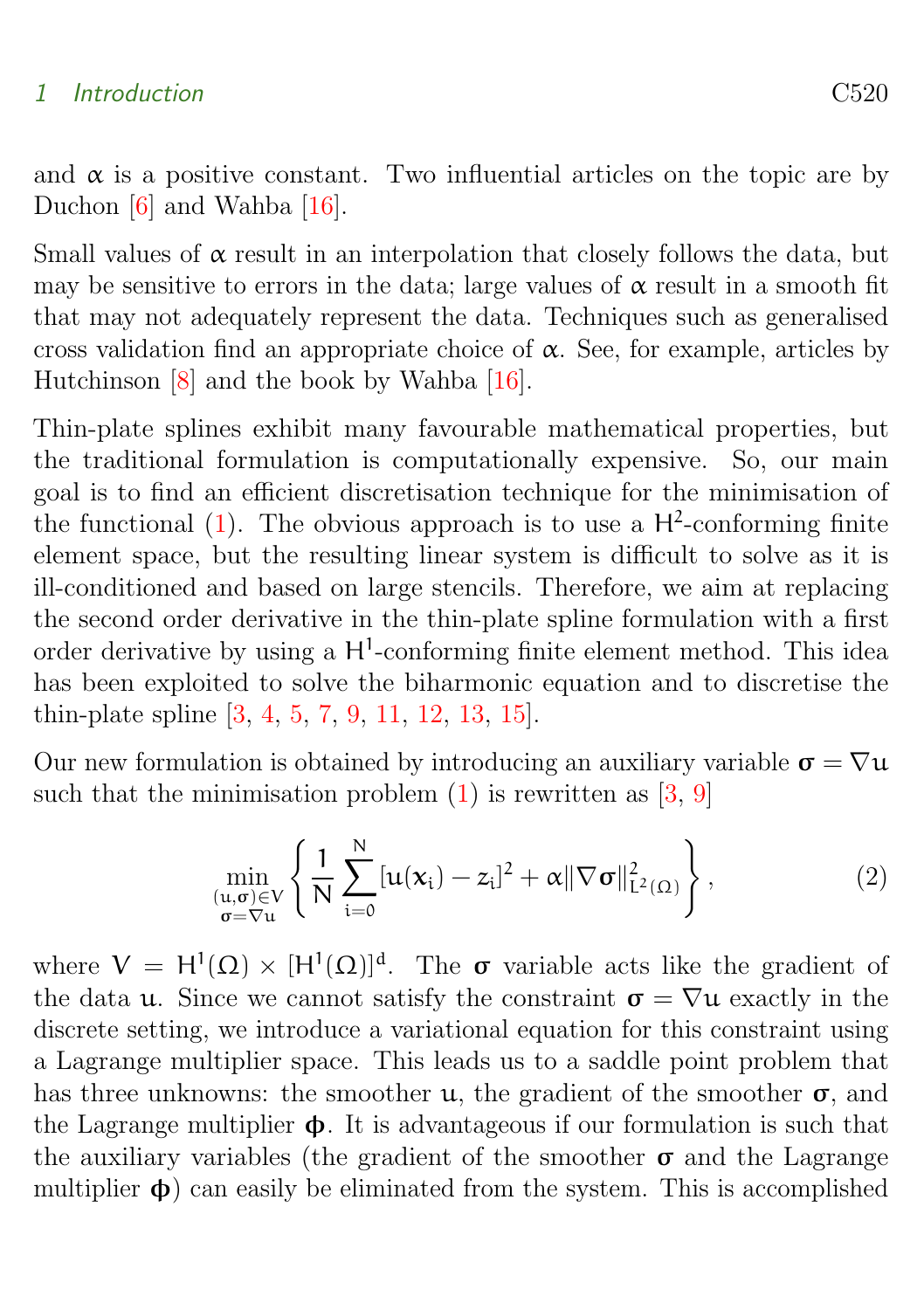#### <span id="page-3-2"></span>2 Discrete setting C521

by using a pair of bases for the gradient of the smoother and the Lagrange multiplier space that satisfy a quasi-biorthogonality property in the discrete setting. We will give detailed analysis elsewhere [\[10\]](#page-15-5), here we give an overview of the main ideas and write briefly about the solver.

### <span id="page-3-0"></span>2 Discrete setting

Let  $\mathcal{T}_h$  be a globally quasi-uniform and shape regular triangulation of the polygonal domain  $\Omega$  having the mesh-size h consisting of triangles or tetrahedra. Let

$$
S_h = \{u_h \in C^0(\Omega) \mid u_{h|_T} \in \mathcal{P}(T), \ T \in \mathcal{T}_h\}
$$
 (3)

be the standard linear finite element space, and

$$
B_h = \left\{ b_h \mid b_h|_T = (d+1)^{d+1} \prod_{i=1}^{d+1} \lambda_i^T \,, \ T \in \mathcal{T}_h \right\},
$$

be the space of bubble functions, where  $\mathcal{P}(T)$  is the space of linear functions on T, and  $\{\lambda_i^{\mathsf{T}}\}_{i=1}^{d+1}$  $_{i=1}^{d+1}$  is the set of barycentric co-ordinates on T. Let  $L_h = S_h \oplus B_h$ .  $L<sub>h</sub>$  is explicitly defined on a reference element in Section [4.](#page-5-0) In a more detailed article [\[10\]](#page-15-5) we will explain why it is not possible to obtain stability if we discretise the space V by using  $S_h \times [S_h]^d$  instead of  $S_h \times [L_h]^d$ .

Denoting the discrete counterpart of the continuous space V by  $V_h = S_h \times [L_h]^d$ , our discrete problem is to find

<span id="page-3-1"></span>
$$
\min_{(u_h, \sigma_h) \in V_h} \left\{ \frac{1}{N} \sum_{i=0}^N [u_h(x_i) - z_i]^2 + \alpha ||\nabla \sigma_h||^2_{L^2(\Omega)} \right\},
$$
\n(4)

subject to

$$
\langle \sigma_h, \psi_h \rangle_{L^2(\Omega)} = \langle \nabla u_h, \psi_h \rangle_{L^2(\Omega)}, \quad \psi_h \in [M_h]^d.
$$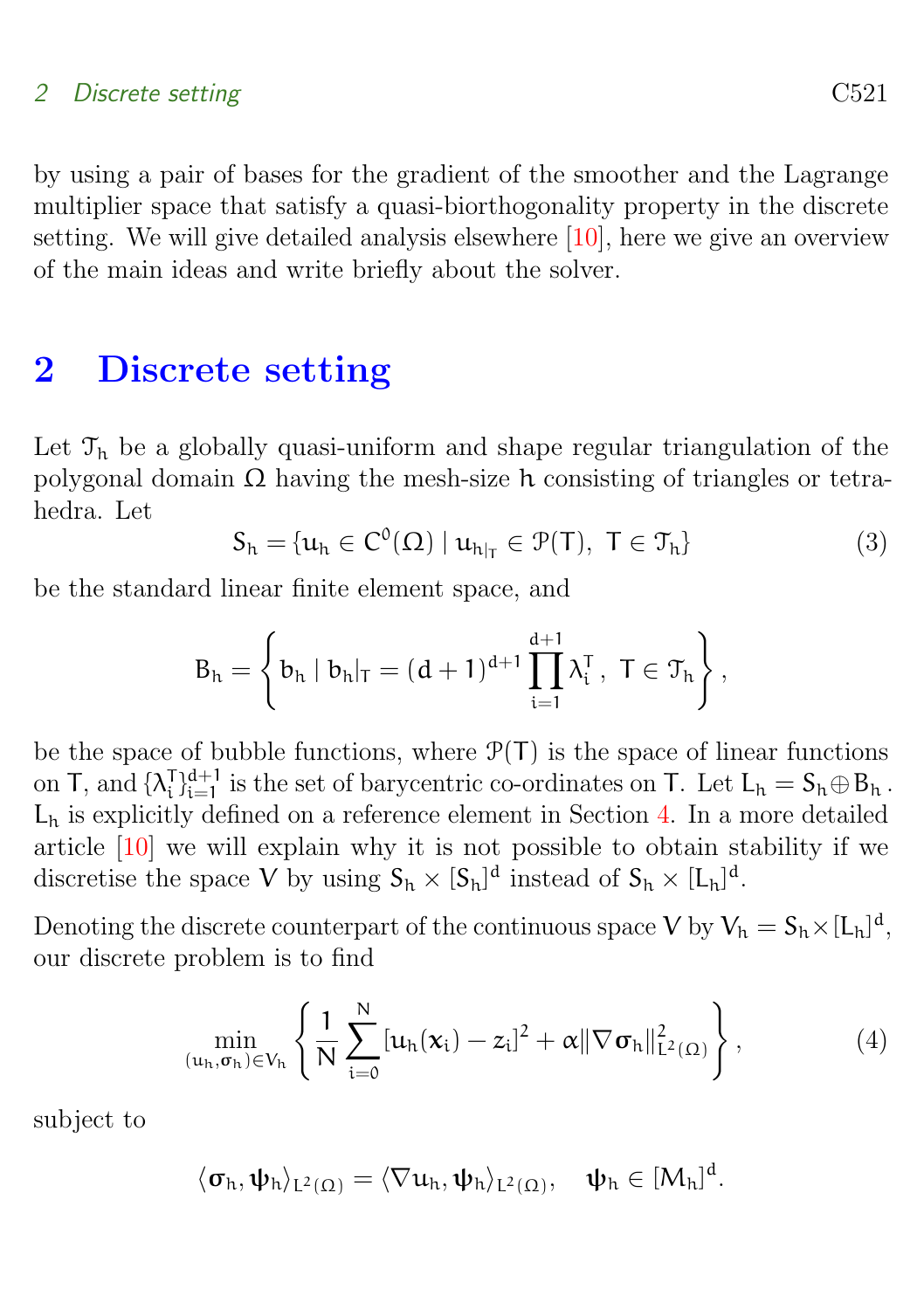#### <span id="page-4-2"></span>3 Positive definite formulation C522

The space  $[M_h]^d$  plays the role of a Lagrange multiplier space. The specific formulation of  $M_h$ , as given in Section [4,](#page-5-0) is influenced by the properties of the resulting systems of equations.

Denoting function values of **u** at the measurement points  $\{x_i\}_{i=0}^N$  by

$$
Pu = (u(\mathbf{x}_0), u(\mathbf{x}_1), \ldots, u(\mathbf{x}_N))^T,
$$

the minimisation problem  $(4)$  is equivalent to

$$
\min_{(u_h, \sigma_h) \in V_h} \left( \frac{1}{N} \|Pu_h\|^2 + \alpha \|\nabla \sigma_h\|_{L^2(\Omega)}^2 - \frac{2}{N} (Pu_h)^T z \right), \tag{5}
$$

with the side condition

<span id="page-4-1"></span>
$$
\int_{\Omega} \sigma_h \cdot \psi_h \, dx = \int_{\Omega} \nabla u_h \cdot \psi_h \, dx, \quad \psi_h \in [M_h]^d. \tag{6}
$$

Here z is a column vector with ith entry  $z_i$  for  $i = 0, ..., N$ , and  $\|\cdot\|$  is the standard Euclidean norm. Hence we have a constrained minimisation problem which gives rise to a saddle point structure.

### <span id="page-4-0"></span>3 Positive definite formulation

To obtain the positive definite formulation, we introduce a quasi-projection operator,  $Q_h: L^2(\Omega) \to L_h$ , which is defined as

$$
\int_\Omega (Q_h \nu) \mu_h \, d\mathbf x = \int_\Omega \nu \mu_h \, d\mathbf x\,, \quad \nu \in L^2(\Omega), \quad \mu_h \in M_h\,.
$$

This type of operator was introduced by Scott and Zhang [\[14\]](#page-15-6) to obtain the finite element interpolation of non-smooth functions satisfying boundary conditions, and was used by Bernardi et al. [\[2\]](#page-12-2) in the context of mortar finite elements. The definition of  $Q_h$  allows us to write the weak gradient as

$$
\sigma_{\text{h}}=Q_{\text{h}}(\nabla u_{\text{h}}),
$$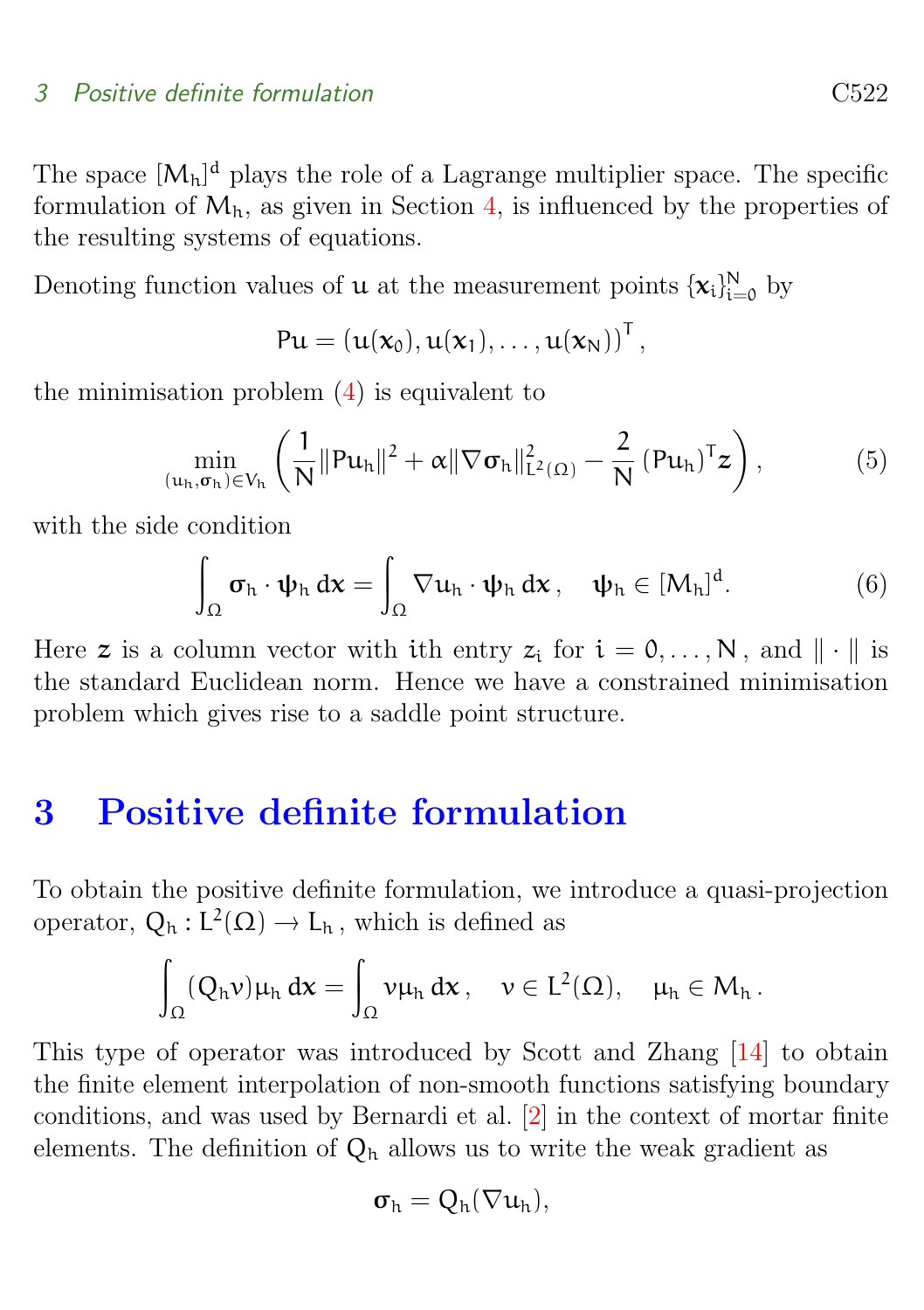#### <span id="page-5-2"></span>4 Algebraic formulation and construction of  $M<sub>h</sub>$  C523

where the operator  $Q_h$  is applied to a vector component-wise.

Using the definition of the operator  $Q_h$ , we eliminate the degrees of freedom corresponding to  $\sigma_h$  so that our problem is to minimise the functional

<span id="page-5-1"></span>
$$
J(u_h) = \frac{1}{N} ||Pu_h||^2 + \alpha ||\nabla (Q_h \nabla u_h)||_{L^2(\Omega)}^2 - \frac{2}{N} (Pu_h)^T z
$$
 (7)

over the space  $S_h$ . We note the replacement of  $\|\nabla \sigma\|_{L}^2$  $\frac{2}{L^2(\Omega)}$  in the continuous problem [\(1\)](#page-1-1) by  $\|\nabla (Q_h\nabla u_h)\|^2_V$  $\frac{2}{L^2(\Omega)}$  in the discrete problem [\(7\)](#page-5-1).

We are currently undertaking a convergence analysis of the above formulation with results to be reported elsewhere [\[10\]](#page-15-5).

## <span id="page-5-0"></span>4 Algebraic formulation and construction of  $M<sub>h</sub>$

In the following, we use the same notation for the vector representation of the solution and the solution as elements in  $S_h$ ,  $[L_h]^d$  and  $[M_h]^d$ . Let R, A, B and D be the matrices associated with the bilinear forms

$$
\frac{1}{N} (P u_h)^T P v_h\,,\quad \int_\Omega \nabla \sigma_h : \nabla \tau_h \, dx\,,\quad \int_\Omega \nabla u_h \cdot \psi_h \, dx \quad \text{and} \ \int_\Omega \sigma_h \cdot \psi_h \, dx\,,
$$

respectively, where  $u_h, v_h \in S_h$ ,  $\sigma_h, \tau_h \in [L_h]^d$ , and  $\psi_h \in [M_h]^d$ . The matrix D associated with the bilinear form  $\int_{\Omega} \sigma_h \cdot \psi_h dx$  is often called a Gram matrix. We recall that  $\nabla \sigma_h : \nabla \tau_h$  denotes the dot product of two matrices  $\nabla \sigma_h$  and  $\nabla \tau_h$ .

By using Lagrange multipliers, the minimum of [\(7\)](#page-5-1) is found by finding  $u_h$ ,  $\sigma_h$  and  $\phi_h$  satisfying

$$
\frac{1}{N}(Pu_h)^T P v_h - \int_{\Omega} \nabla v_h \cdot \varphi_h \, dx = f(v_h), \quad v_h \in S_h,
$$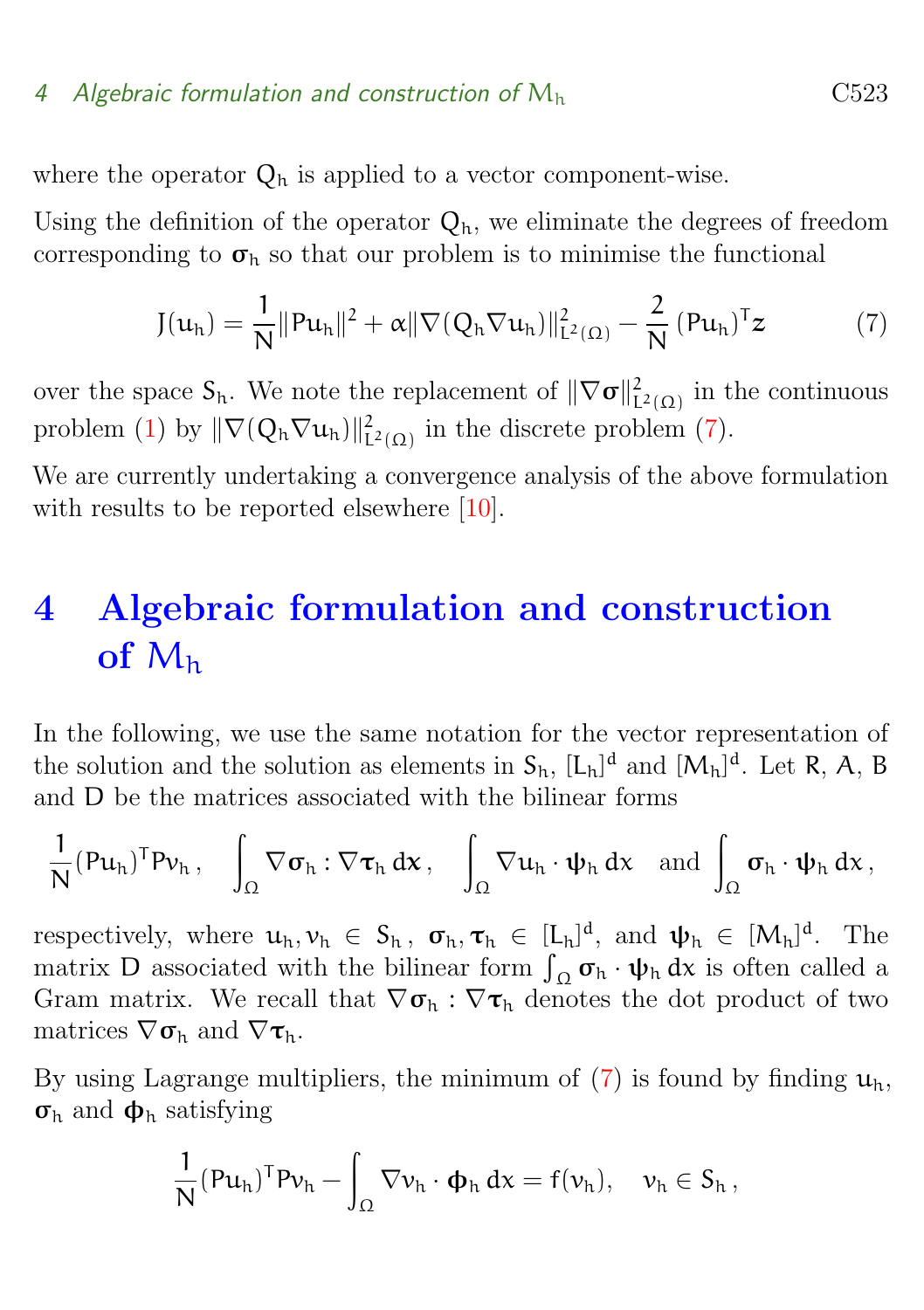#### 4 Algebraic formulation and construction of  $M<sub>h</sub>$  C524

$$
\alpha \int_{\Omega} \nabla \sigma_h : \nabla \tau_h \, dx + \int_{\Omega} \Phi_h \cdot \tau_h \, dx = 0 \,, \quad \tau_h \in [L_h]^d,
$$

where  $f(v_h) = \frac{1}{N} (Pv_h)^T z$ . The algebraic formulation of the equivalent saddle point problem is

<span id="page-6-0"></span>
$$
\begin{bmatrix} R & 0 & -B^{T} \\ 0 & \alpha A & D^{T} \\ -B & D & 0 \end{bmatrix} \begin{bmatrix} u_{h} \\ \sigma_{h} \\ \Phi_{h} \end{bmatrix} = \begin{bmatrix} f_{h} \\ 0 \\ 0 \end{bmatrix}, \qquad (8)
$$

where  $f_h$  is the vector form of discretisation of the linear form  $f(\cdot)$ . The last line in Equation  $(8)$  comes from the side condition given in Equation  $(6)$ .

Each submatrix in [\(8\)](#page-6-0) is sparse and has size independent of the number of data points, although the sizes of B, A and D grow with the dimension. The time taken to construct the R matrix depends linearly on the number of data points; the other matrices only depend on the size of the finite element grid.

We recall that a Gram matrix of two sets of basis functions  $\{\mu_i\}_{1\leqslant i\leqslant n}$  and  $\{\varphi_i\}_{1\leqslant i\leqslant n}$  is a matrix G whose ijth entry is

$$
\int_\Omega \mu_i \phi_j \, dx \, .
$$

<span id="page-6-1"></span>**Definition 1** The basis functions  $\{\mu_i\}_{1\leq i\leq n}$  of  $M_h$  and the basis functions  $\{\varphi_i\}_{1\leqslant i\leqslant n}$  of  $L_h$  are called **quasi-biorthogonal** and the resulting Gram matrix  $G$  is called **quasi-diagonal** if  $G$  is of the form

$$
G = \left[ \begin{array}{cc} D_1 & 0 \\ R & D_2 \end{array} \right] \quad or \quad G = \left[ \begin{array}{cc} D_1 & R \\ 0 & D_2 \end{array} \right],
$$

where  $D_1$  and  $D_2$  are diagonal matrices and R is a sparse rectangular matrix.

If the Gram matrix of two bases  $\{\mu_i\}_{1\leqslant i\leqslant n}$  of  $M_h$  and  $\{\varphi_i\}_{1\leqslant i\leqslant n}$  of  $L_h$  is diagonal or quasi-diagonal, the matrix D in [\(8\)](#page-6-0) is diagonal or quasi-diagonal.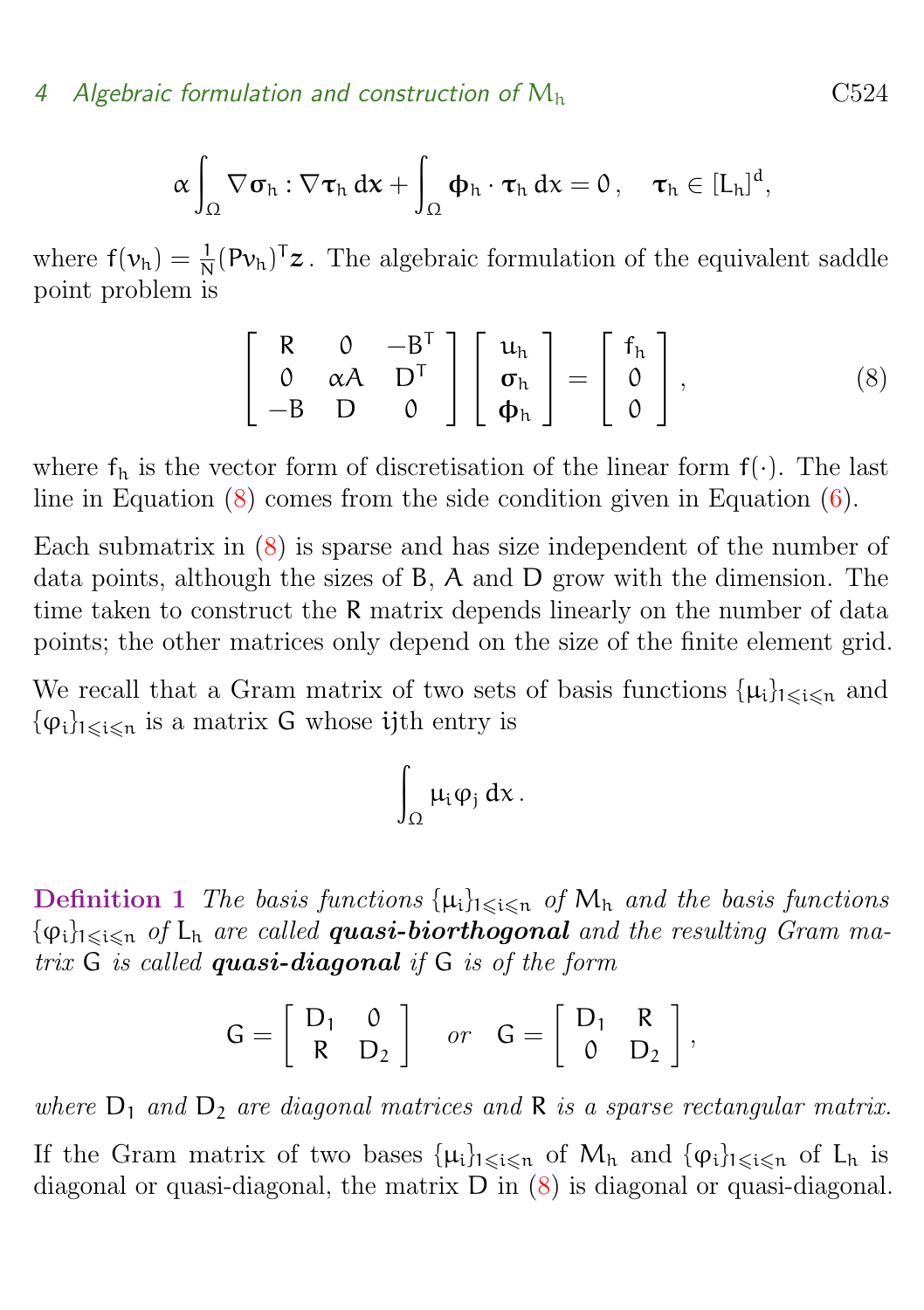#### <span id="page-7-0"></span>4 Algebraic formulation and construction of  $M<sub>h</sub>$   $C525$

Using a quasi-biorthogonal system, the inverse of the Gram matrix G is

$$
G^{-1} = \begin{bmatrix} D_1^{-1} & 0 \\ -D_2^{-1} R D_1^{-1} & D_2^{-1} \end{bmatrix} \text{ or } G^{-1} = \begin{bmatrix} D_1^{-1} & -D_1^{-1} R D_2^{-1} \\ 0 & D_2^{-1} \end{bmatrix},
$$

and the inverse  $G^{-1}$  is sparse.

In the following we show how to construct the local basis functions of  $L<sub>h</sub>$  and  $M<sub>h</sub>$  so that they form a quasi-biorthogonal system. The construction is shown on the reference triangle  $\hat{\mathsf{T}} = \{(\mathsf{x}, \mathsf{y}) : 0 \leq \mathsf{x}, 0 \leq \mathsf{y}, \mathsf{x} + \mathsf{y} \leq 1\}$  in the two dimensional case. Construction of the basis functions in the three dimensional case is to be described later [\[10\]](#page-15-5).

Let

$$
\hat{\varphi}_1 = 1 - x - y
$$
,  $\hat{\varphi}_2 = x$ ,  $\hat{\varphi}_3 = y$ , and  $\hat{\varphi}_4 = 27xy(1 - x - y)$ 

be the local basis functions of  $L_h$  on the reference triangle associated with three vertices  $(0,0), (1,0), (0,1)$  and one barycentre  $(\frac{1}{3})$  $\frac{1}{3}, \frac{1}{3}$  $\frac{1}{3}$ ). We define the local basis functions of  $M_h$  as

$$
\begin{aligned} \widehat{\mu}_1 &= \frac{34}{9} - 4x - 4y - \frac{140}{3}xy \left(1 - x - y\right), \\ \widehat{\mu}_2 &= -\frac{2}{9} + 4x - \frac{140}{3}xy \left(1 - x - y\right), \\ \widehat{\mu}_3 &= -\frac{2}{9} + 4y - \frac{140}{3}xy \left(1 - x - y\right), \end{aligned}
$$

and

$$
\widehat{\mu}_4 = 27 \, xy \left( 1 - x - y \right),
$$

so the two sets of basis functions  $\{\widehat{\varphi}_1, \ldots, \widehat{\varphi}_4\}$  and  $\{\widehat{\mu}_1, \ldots, \widehat{\mu}_4\}$  form a quasibiorthogonal system on the reference triangle.

As these local basis functions for  $M<sub>h</sub>$  are defined on the reference element, they are mapped by an affine mapping to construct basis functions for an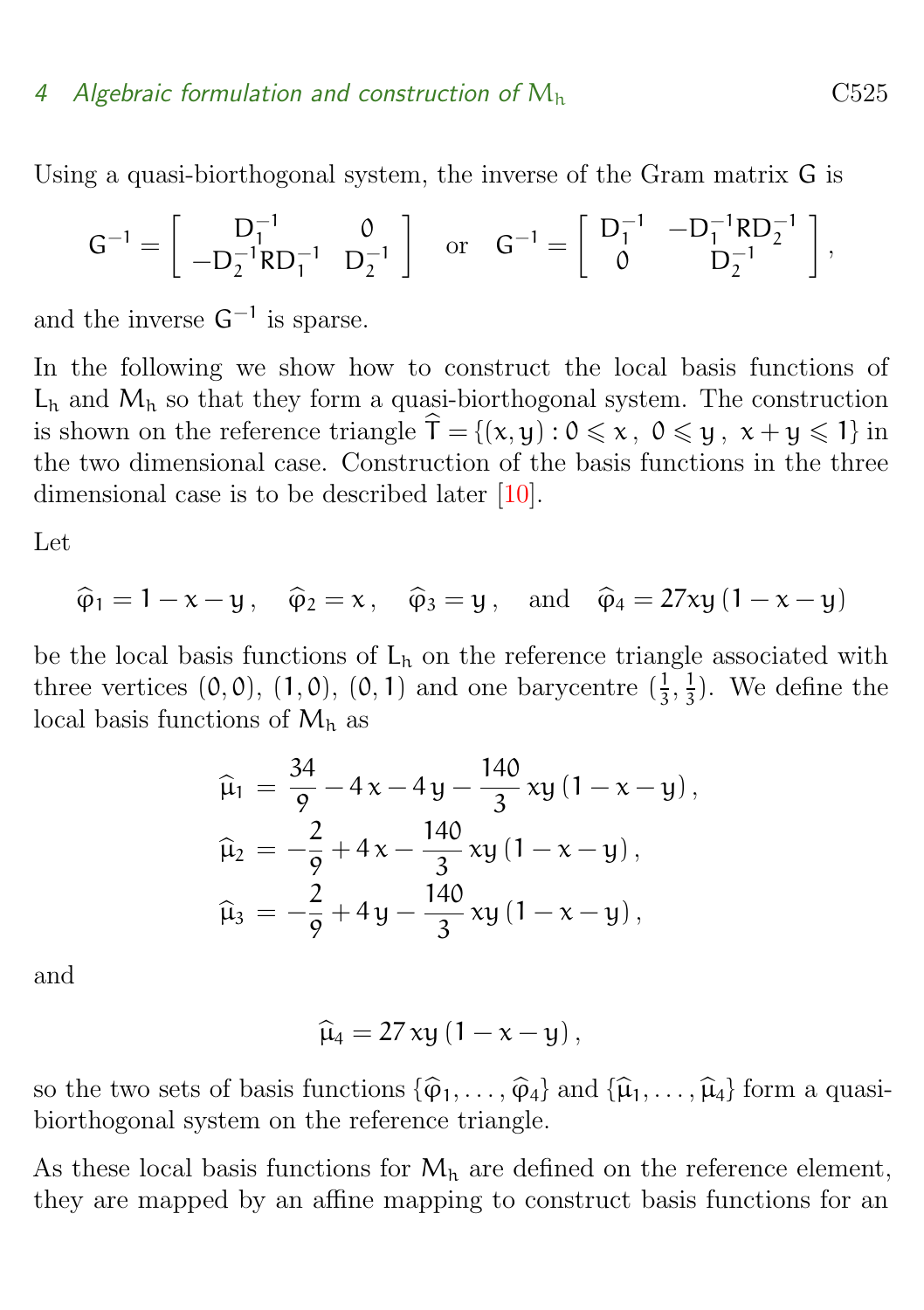#### 5 Numerical examples C526

actual element. The global basis functions of  $M<sub>h</sub>$  are then constructed by glueing these basis functions together. This process is exactly the same as constructing global basis functions for the space  $S_h$ .

Given the above formulation for  $L_h$  and  $M_h$ , the local Gram matrix on the reference triangle  $\hat{\mathsf{T}}$  is

$$
D_{\hat{T}} = \left[ \begin{array}{cccc} 1/6 & 0 & 0 & 0 \\ 0 & 1/6 & 0 & 0 \\ 0 & 0 & 1/6 & 0 \\ \frac{3}{40} & \frac{3}{40} & \frac{3}{40} & \frac{81}{560} \end{array} \right]
$$

As the local matrix  $D_{\hat{\tau}}$  is quasi-diagonal, the global matrix D will be quasidiagonal.

### <span id="page-8-0"></span>5 Numerical examples

To better understand the theoretical results presented in the previous sections, the mixed finite element method described in Section [4](#page-5-0) was implemented in a  $C++$  code developed by Stals. In all of the examples the domain is the unit square and the finite element grid is uniform.

To find the interpolant  $u_h$  we eliminate  $\sigma_h$  and  $\phi_h$  from [\(8\)](#page-6-0) to obtain

<span id="page-8-1"></span>
$$
(R + \alpha B^{T} D^{-T} A D^{-1} B) u_{h} = f_{h}.
$$
 (9)

.

The gradient is then  $\sigma_h = D^{-1}Bu_h$ .

The matrix in [\(9\)](#page-8-1) is symmetric and positive definite so the preconditioned conjugate gradient (pcg) method was used as a solver. The preconditioner we use is a multiplicative Schwarz preconditioner. Define two subdomains  $\Omega_1$ and  $\Omega_2$  where  $\Omega_1$  is the same as the original domain  $\Omega$  except the value of  $\mathfrak{u}_h$ at a corner point, such as  $(0, 0)$ , is set to zero and similarly  $\Omega_2$  is the same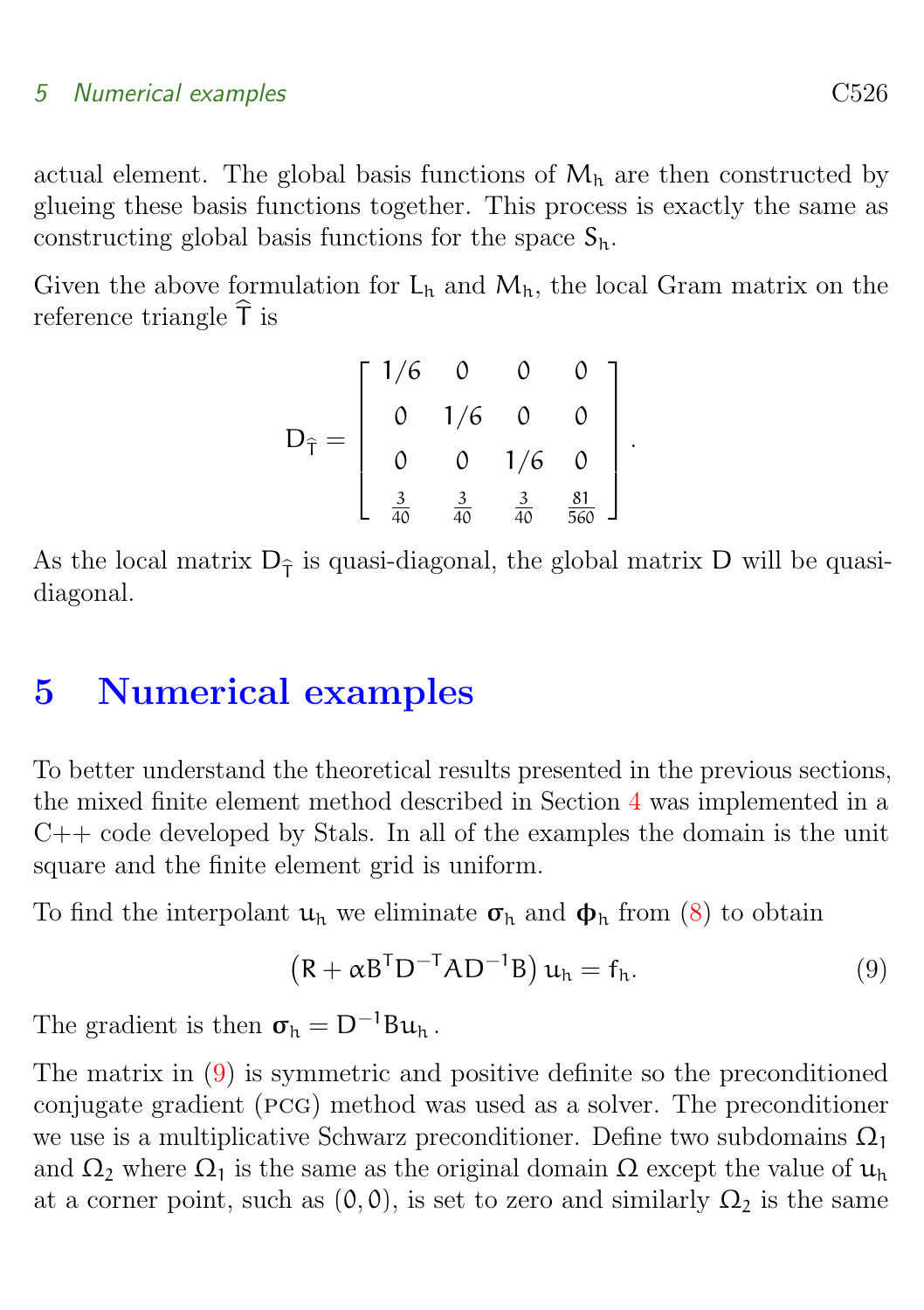

<span id="page-9-1"></span>FIGURE 1: The left plot shows the thin-plate spline approximation  $u_h$ of  $\sin(4\pi x)\sin(4\pi y)$  with missing data on a finite element grid containing  $129 \times 129$  nodes and  $\alpha = 10^{-8}$ , while the right plot shows  $\hat{u}(x, y) - u_h$ 

as  $\Omega$  except the value of  $u_h$  at another corner point, such as  $(1, 1)$ , is set to zero. Let L be the standard Laplace matrix associated with the bilinear form  $\int_{\Omega} \nabla u_h \cdot \nabla v_h \, dx$  where  $u_h, v_h \in S_h$ , and  $D_1$  be the submatrix of D that is specified in Definition [1.](#page-6-1) Then the matrix  $R + \alpha LD_1^{-1}L$  is symmetric and positive definite on  $\Omega_1$  and  $\Omega_2$ . As part of the Schwarz preconditioner [\(9\)](#page-8-1) must be solved on each subdomain; we use PCG with  $(R + \alpha LD_1^{-1}L)^{-1}$  as the preconditioner for that subdomain.

<span id="page-9-0"></span>The stopping criterion used in the pcg solver is to exit when the residual is less than some tolerance. For the example discussed here the tolerance was set to 10<sup>−</sup><sup>12</sup> .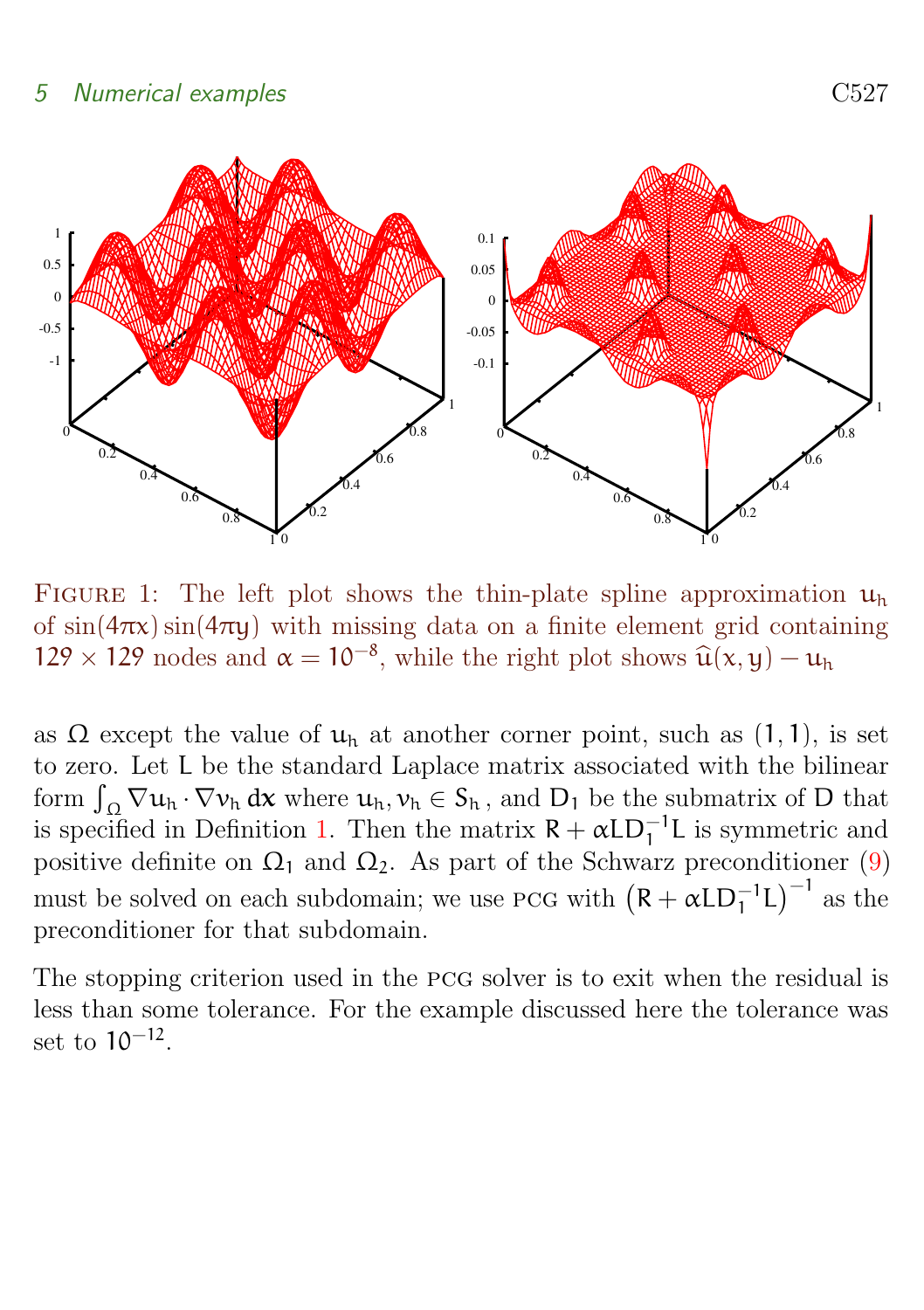<span id="page-10-0"></span>Table 1: Number of pcg iterations on a finite element grid containing n nodes and with the given values of  $\alpha$ . The results are recorded in the form  $a, b$  (c) where  $a$  is the number of times the Schwarz preconditioner was called, b is the total number of pcg iterations required to solve Equation [\(9\)](#page-8-1) on each subdomain and c the number of pcg iterations required to solve Equation  $(9)$  if no preconditioner is used. A value of  $\kappa$  means that the solver needs more than 1000 iterations

| n(h)          | $\alpha$     |              |              |            |               |
|---------------|--------------|--------------|--------------|------------|---------------|
|               | $10^{-4}$    | $10^{-6}$    | $10^{-8}$    | $10^{-10}$ | $10^{-12}$    |
| 9(1/2)        | 5, 37(6)     | 4, 14(6)     | 3, 6(6)      | 2, 4(6)    | 2, 4(6)       |
| 25(1/4)       | 4, 53(17)    | 3, 16(14)    | 3, 8(14)     | 2, 4(14)   | 2, 4(14)      |
| 81(1/8)       | 4, 76 $(64)$ | 4, 35(25)    | 3, 9(25)     | 3, 4(27)   | 2, 4(27)      |
| 289(1/16)     | 4, 104 (243) | 4, 59(74)    | 3, 19(35)    | 3, 8 (46)  | 2, 4(47)      |
| 1089(1/32)    | 4, 176 (975) | 4, 91 (263)  | 4, 44(52)    | 3, 18(76)  | 3, 13(118)    |
| 4225 $(1/64)$ | 4, 257 $(*)$ | 4, 137 $(*)$ | 4, 60 (173)  | 3, 29(57)  | 3, 19(211)    |
| 16641 (1/128) | 4, 398 $(*)$ | 4, 192 $(*)$ | 4, 93 (580)  | 3, 36(133) | 3, 24(165)    |
| 66049 (1/256) | 4, 577 $(*)$ | 4, 282 $(*)$ | 4, 138 $(*)$ | 3,48(448)  | $3, 28$ (194) |

### 5.1 Sine function

A data set was created by evaluating the function  $\hat{\mathbf{u}}(\mathbf{x}, \mathbf{y}) = \sin(4\pi \mathbf{x})\sin(4\pi \mathbf{y})$ at 998002 points uniformly spaced over the unit square. Next we took the data set and remove all of the data points with values greater than 0.75. The right plot in Figure [1](#page-9-1) shows  $\hat{u}(x, y) - u_h$ . Specifically it shows how the method filled in the missing data. Notice that  $|\widehat{u}(x, y) - u_h| < 0.1$ .

Table [1](#page-10-0) records the number of pcg iterations required to solve [\(9\)](#page-8-1) on the finite element grid with  $n$  nodes using the current data set. The cost of each conjugate gradient iteration on  $\Omega_1$  and  $\Omega_2$  is the same as the cost per iteration on Ω.

The results in the table indicate that the condition of the system deteriorates with larger values of  $\alpha$ . For large values of  $\alpha$  we expect the condition number to grow like  $O(h^{-4})$ . The preconditioner proved to be very effective,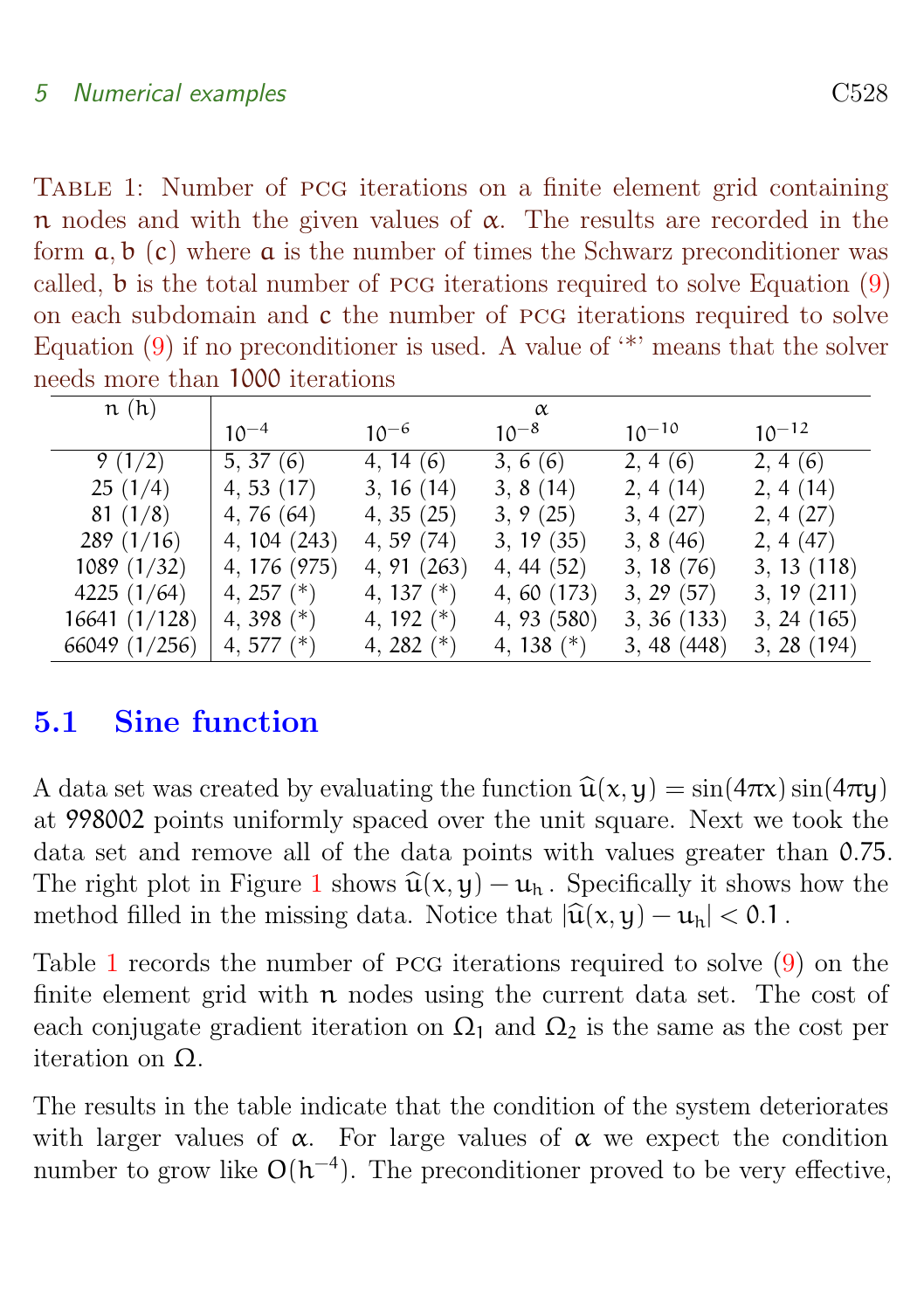#### <span id="page-11-1"></span>5 Numerical examples C529

except for small values of n. The number of iterations required to solve the preconditioned system does not show the strong growth with n that is evident when no preconditioner is used. The number of iterations for the preconditioned system does increase with  $\alpha$ ; however, for practical applications we would not often need to evaluate the system with larger values of  $\alpha$  as the solution does not display any of the characteristics of the data.

To apply the preconditioner it is necessary to solve systems of the form

$$
(R + \alpha LD_1^{-1}L) \mathbf{x} = \mathbf{f}, \qquad (10)
$$

for some given f. The condition number of this system will also grow like  $O(h^{-4})$  for large values of  $\alpha$ , therefore we use the sparse direct solver umfpack to solve the equation. It may be argued that we could use umfpack to solve [\(9\)](#page-8-1) directly, but we have not done that for two reasons. The first reason is that to use UMFPACK the matrix  $B<sup>T</sup>D<sup>-T</sup>AD<sup>-1</sup>B$  must be explicitly constructed. The cost of constructing the matrix is  $O(d^6n^5)$ , which is extremely high. Also, the size of the resulting stencil would be large, thus increasing the potential for fill-in. The second reason is that using a direct solver on [\(9\)](#page-8-1) would limit the size the finite element grids.

#### <span id="page-11-0"></span>5.2 Bathymetry test set

As an example of an application we find the thin-plate spline approximation to bathymetry data of Medicine Lake, California [\[1\]](#page-12-3). A contour plot of the original bathymetry data set is given in Figure [2.](#page-12-4) The thin-plate spline approximations on a finite element grid containing 4225 nodes with  $\alpha = 10^{-3}$ and  $\alpha = 10^{-4}$  $\alpha = 10^{-4}$  $\alpha = 10^{-4}$  are shown in Figure [3](#page-13-3) and Figure 4 respectively.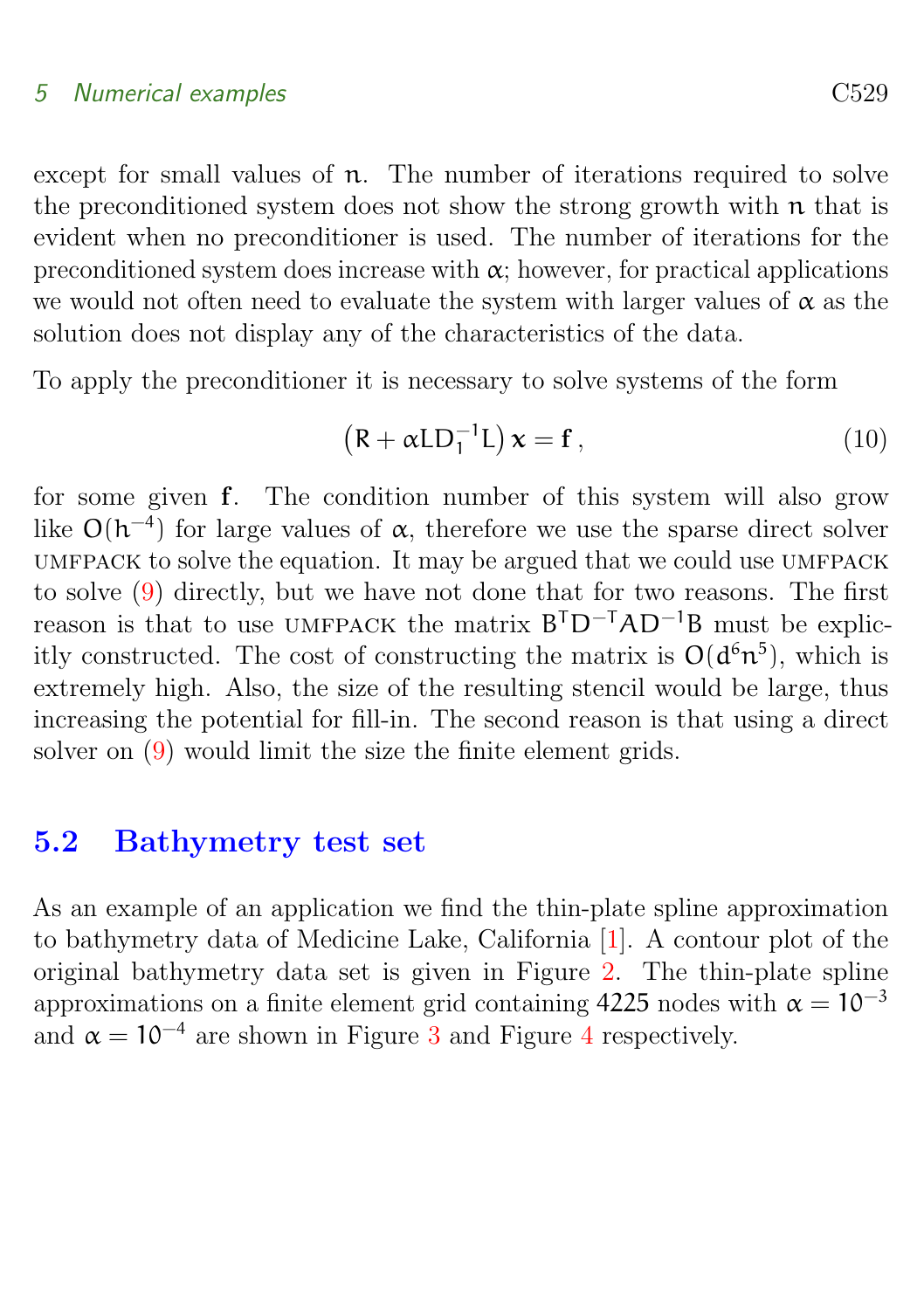

<span id="page-12-4"></span>FIGURE 2: Contour plot of original bathymetry data set.

### <span id="page-12-0"></span>References

- <span id="page-12-3"></span>[1] [http://geopubs.wr.usgs.gov/open-file/of00-043/bathymetry/](http://geopubs.wr.usgs.gov/open-file/of00-043/bathymetry/appendices.html) [appendices.html](http://geopubs.wr.usgs.gov/open-file/of00-043/bathymetry/appendices.html). [C529](#page-11-1)
- <span id="page-12-2"></span>[2] C. Bernardi, Y. Maday, and A. T. Patera. A new nonconforming approach to domain decomposition: the mortar element method. In H. Brezis & J.-L. Lions, editor, Nonlinear Partial Differential Equations and Their Applications, pages 13–51. Paris, 1994. [C522](#page-4-2)
- <span id="page-12-1"></span>[3] X. Cheng, W. Han, and H. Huang. Some mixed finite element methods for biharmonic equation. Journal of Computational and Applied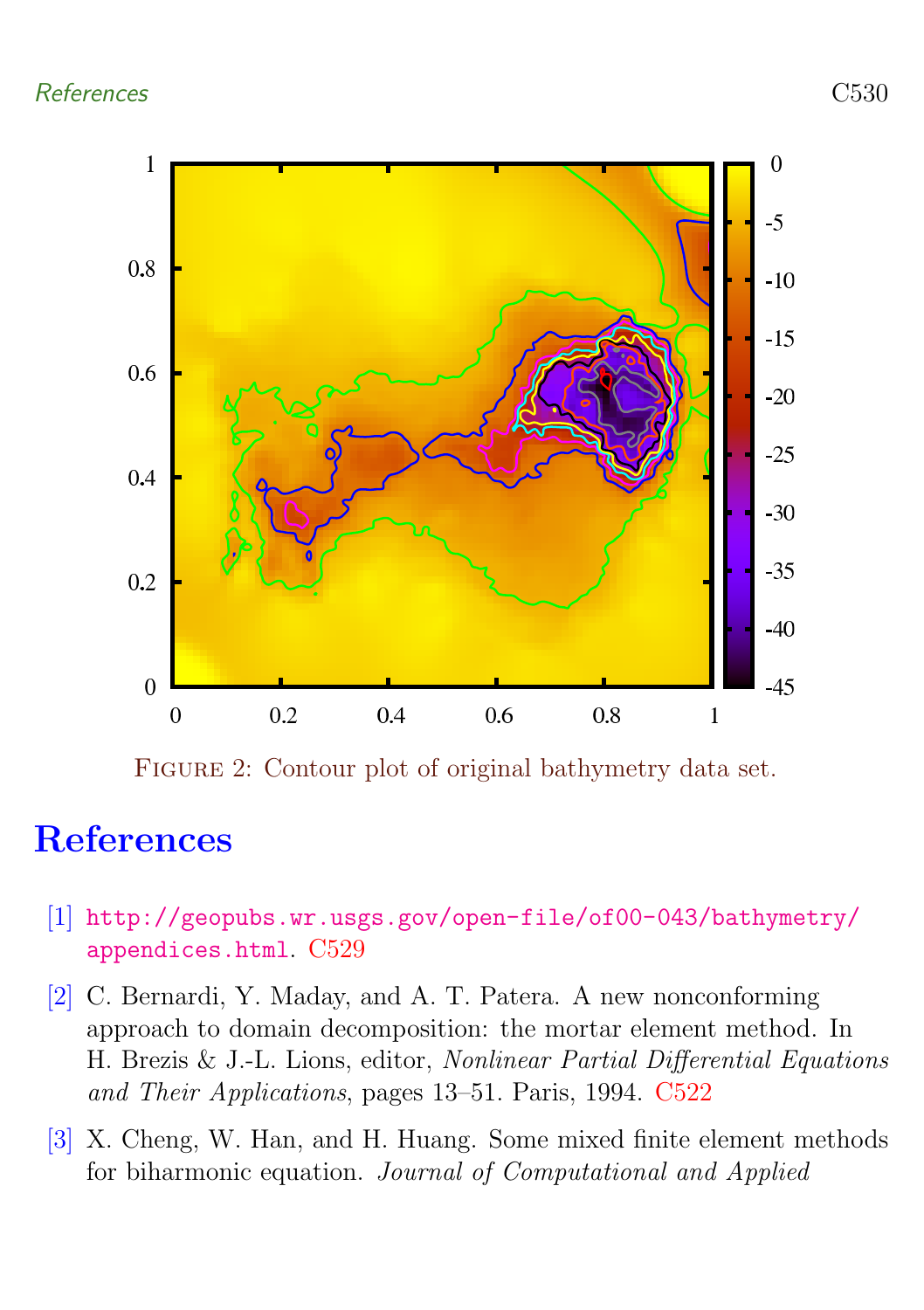

FIGURE 3: Finite element approximation using 4225 nodes and  $\alpha = 10^{-3}$ .

<span id="page-13-3"></span>Mathematics, 126(1-2):91–109, 2000. [http://dx.doi.org/10.1016/S0377-0427\(99\)00342-8](http://dx.doi.org/10.1016/S0377-0427(99)00342-8). [C520](#page-2-0)

- <span id="page-13-1"></span>[4] P. G. Ciarlet. The Finite Element Method for Elliptic Problems. North Holland, Amsterdam, 1978. [C520](#page-2-0)
- <span id="page-13-2"></span>[5] P. G. Ciarlet and P. A. Raviart. A mixed finite element method for the biharmonic equation. In C. De Boor, editor, Symposium on Mathematical Aspects of Finite Elements in Partial Differential Equations, pages 125–143, New York, 1974. Academic Press. [C520](#page-2-0)
- <span id="page-13-0"></span>[6] J. Duchon. Splines minimizing rotation-invariant semi-norms in Sobolev spaces. In Constructive Theory of Functions of Several Variables,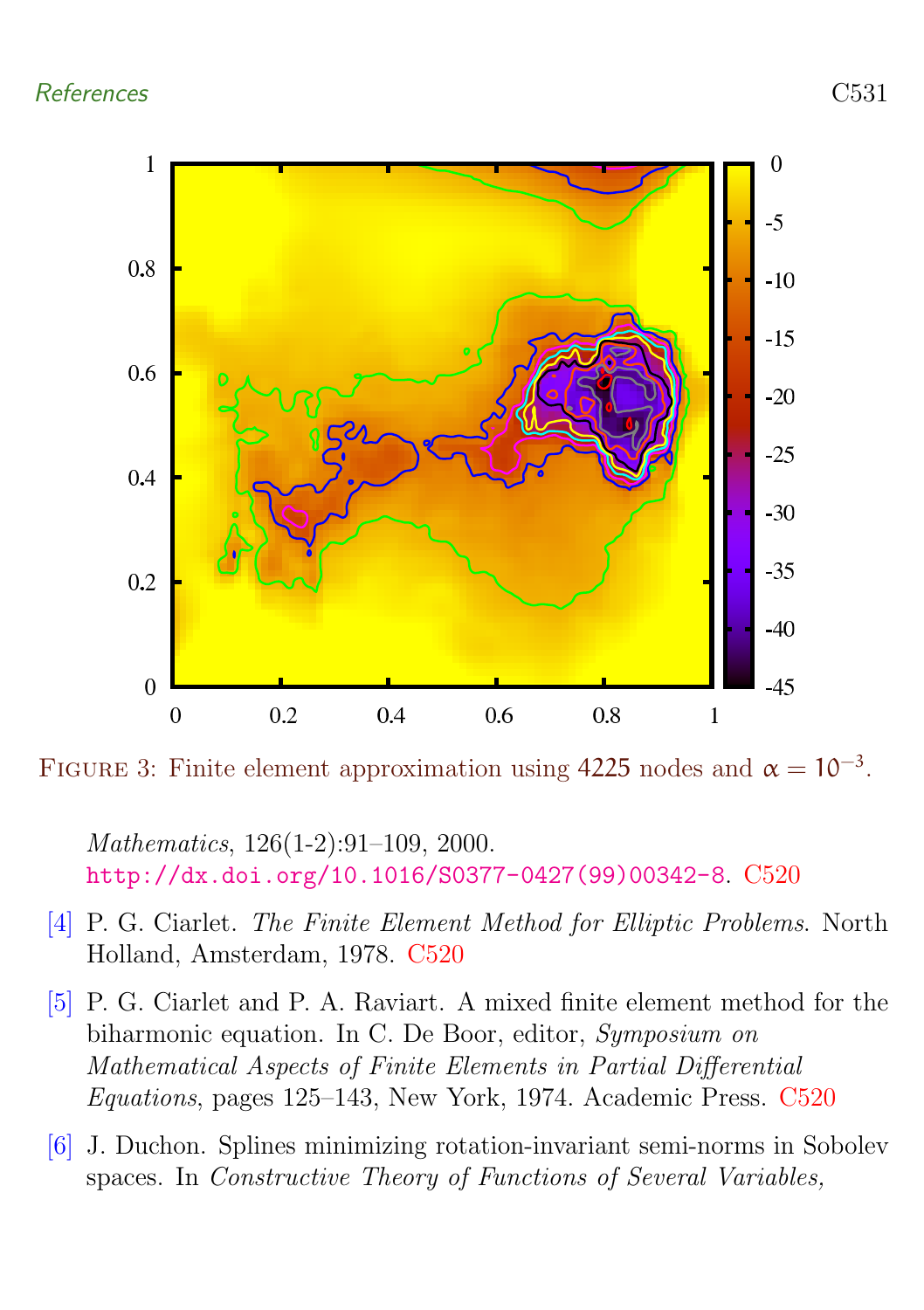

FIGURE 4: Finite element approximation using 4225 nodes and  $\alpha = 10^{-4}$ .

<span id="page-14-2"></span>Lecture Notes in Mathematics, volume 571, pages 85–100. Springer-Verlag, Berlin, 1977. <http://www.springerlink.com/content/g27671q701166031/>. [C520](#page-2-0)

- <span id="page-14-1"></span>[7] R. S. Falk. Approximation of the biharmonic equation by a mixed finite element method. SIAM Journal on Numerical Analysis, 15(3):556–567, 1978. <http://epubs.siam.org/sinum/resource/1/sjnaam/v15/i3>. [C520](#page-2-0)
- <span id="page-14-0"></span>[8] M. F. Hutchinson. A stochastic estimator of the trace of the influence matrix for Laplacian smoothing splines. Communications in Statistics  $-$ Simulation and Computation, 18(3):1059–1076, 1989. <http://www.tandfonline.com/toc/lssp20/18/3>. [C520](#page-2-0)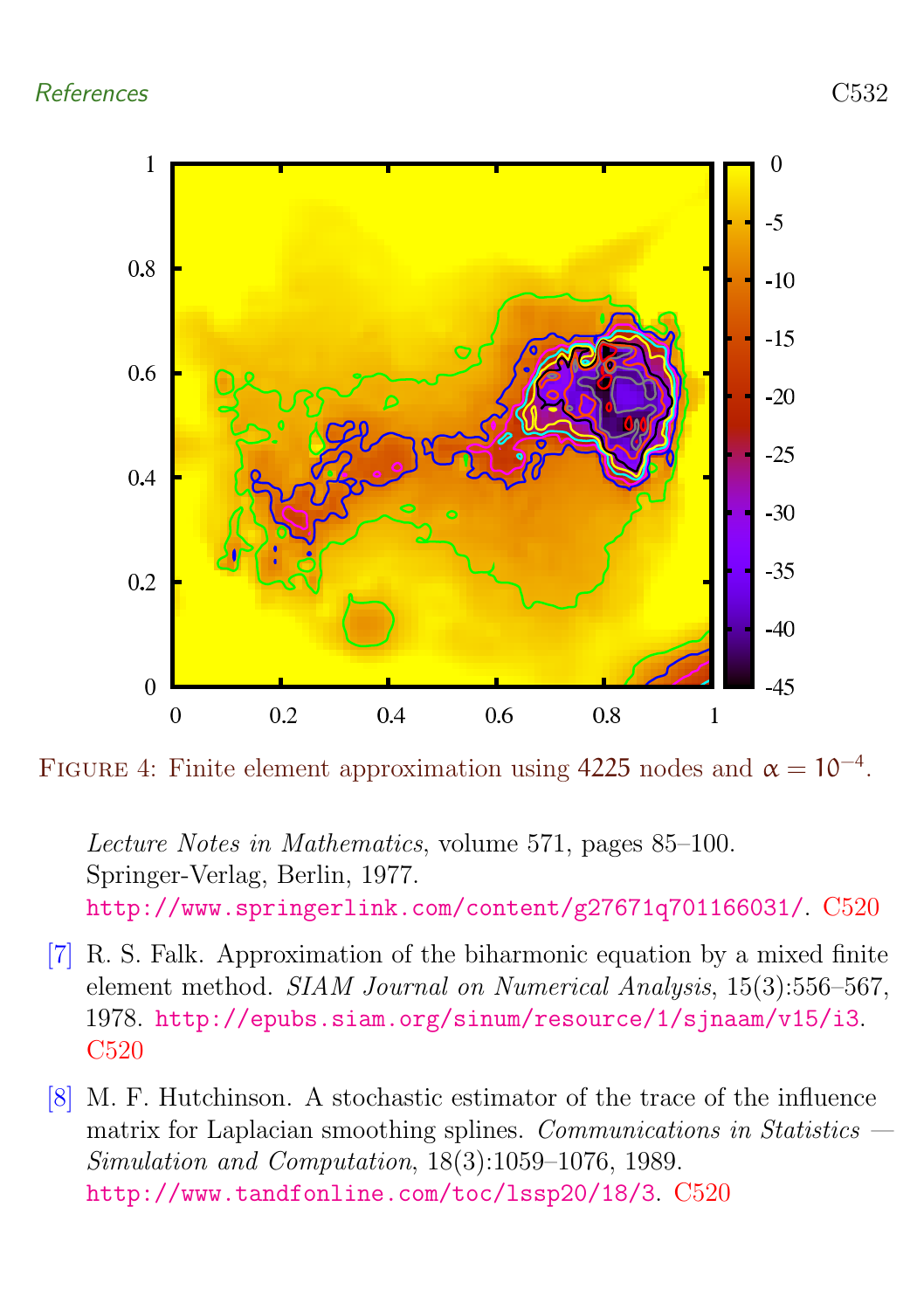- <span id="page-15-0"></span>[9] C. Johnson and J. Pitkäranta. Analysis of some mixed finite element methods related to reduced integration. Mathematics of Computation, 38(158):375–400, 1982. <http://www.ams.org/journals/mcom/1982-38-158/home.html>. [C520](#page-2-0)
- <span id="page-15-5"></span>[10] B. P. Lamichhane, S. Roberts, and L. Stals. A mixed finite element discretization of thin plate splines based on quasi-biorthogonal systems. To be submitted. [C521,](#page-3-2) [C523,](#page-5-2) [C525](#page-7-0)
- <span id="page-15-1"></span>[11] P. Monk. A mixed finite element method for the biharmonic equation. SIAM Journal on Numerical Analysis, 24(4):737–749, 1987. <http://epubs.siam.org/sinum/resource/1/sjnaam/v24/i4>. [C520](#page-2-0)
- <span id="page-15-2"></span>[12] T. Ramsay. Spline smoothing over difficult regions. Journal of Royal Statistical Society. Series B (Statistical Methodology), 64(2):307–319, 2002. [http://onlinelibrary.wiley.com/doi/10.1111/rssb.2002.](http://onlinelibrary.wiley.com/doi/10.1111/rssb.2002.64.issue-2/issuetoc) [64.issue-2/issuetoc](http://onlinelibrary.wiley.com/doi/10.1111/rssb.2002.64.issue-2/issuetoc). [C520](#page-2-0)
- <span id="page-15-3"></span>[13] S. Roberts, M. Hegland, and I. Altas. Approximation of a thin plate spline smoother using continuous piecewise polynomial functions. SIAM Journal on Numerical Analysis, 41(1):208–234, 2003. <http://epubs.siam.org/sinum/resource/1/sjnaam/v41/i1>. [C520](#page-2-0)
- <span id="page-15-6"></span>[14] L. R. Scott and S. Zhang. Finite element interpolation of nonsmooth functions satisfying boundary conditions. Mathematics of Computation, 54(190):483–493, 1990. <http://www.ams.org/journals/mcom/1990-54-190/home.html>. [C522](#page-4-2)
- <span id="page-15-4"></span>[15] L. Stals and S. Roberts. Smoothing large data sets using discrete thin plate splines. Computing and Visualization in Science, 9(3):185–195, 2006. <http://www.springerlink.com/content/1432-9360/9/3/>. [C520](#page-2-0)